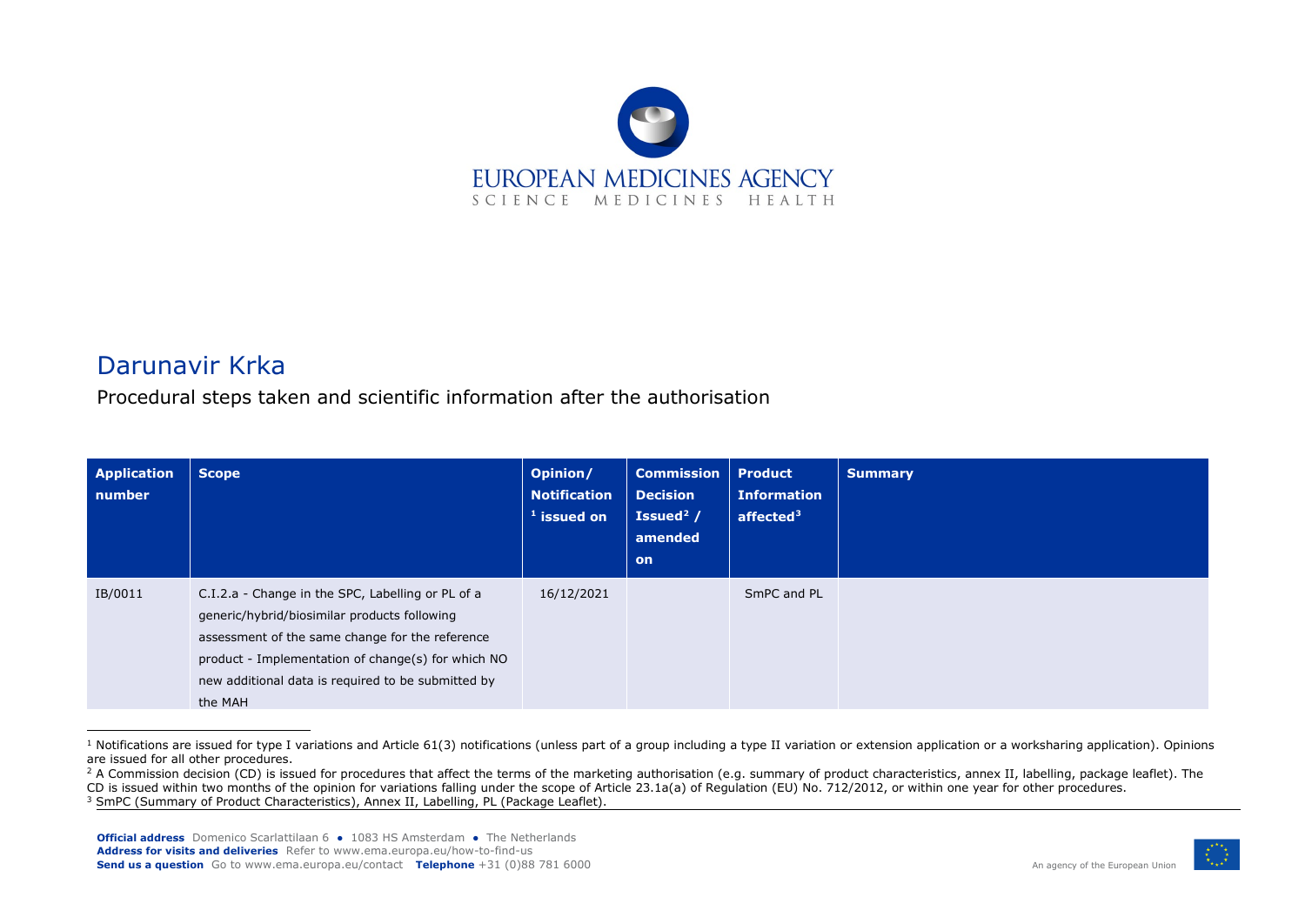| IB/0010   | C.I.2.a - Change in the SPC, Labelling or PL of a<br>generic/hybrid/biosimilar products following<br>assessment of the same change for the reference<br>product - Implementation of change(s) for which NO<br>new additional data is required to be submitted by<br>the MAH                                                       | 05/10/2021 |            | SmPC and PL              |  |
|-----------|-----------------------------------------------------------------------------------------------------------------------------------------------------------------------------------------------------------------------------------------------------------------------------------------------------------------------------------|------------|------------|--------------------------|--|
| IA/0009   | B.II.e.1.a.1 - Change in immediate packaging of the<br>finished product - Qualitative and quantitative<br>composition - Solid pharmaceutical forms                                                                                                                                                                                | 14/04/2021 | n/a        |                          |  |
| IB/0008   | C.I.2.a - Change in the SPC, Labelling or PL of a<br>generic/hybrid/biosimilar products following<br>assessment of the same change for the reference<br>product - Implementation of change(s) for which NO<br>new additional data is required to be submitted by<br>the MAH                                                       | 20/11/2020 | 17/12/2020 | SmPC and PL              |  |
| IB/0007   | B.II.f.1.b.1 - Stability of FP - Extension of the shelf<br>life of the finished product - As packaged for sale<br>(supported by real time data)                                                                                                                                                                                   | 08/07/2020 | 17/12/2020 | <b>SmPC</b>              |  |
| IB/0006/G | This was an application for a group of variations.<br>C.I.2.a - Change in the SPC, Labelling or PL of a<br>generic/hybrid/biosimilar products following<br>assessment of the same change for the reference<br>product - Implementation of change(s) for which NO<br>new additional data is required to be submitted by<br>the MAH | 05/12/2019 | 18/12/2019 | SmPC, Annex<br>II and PL |  |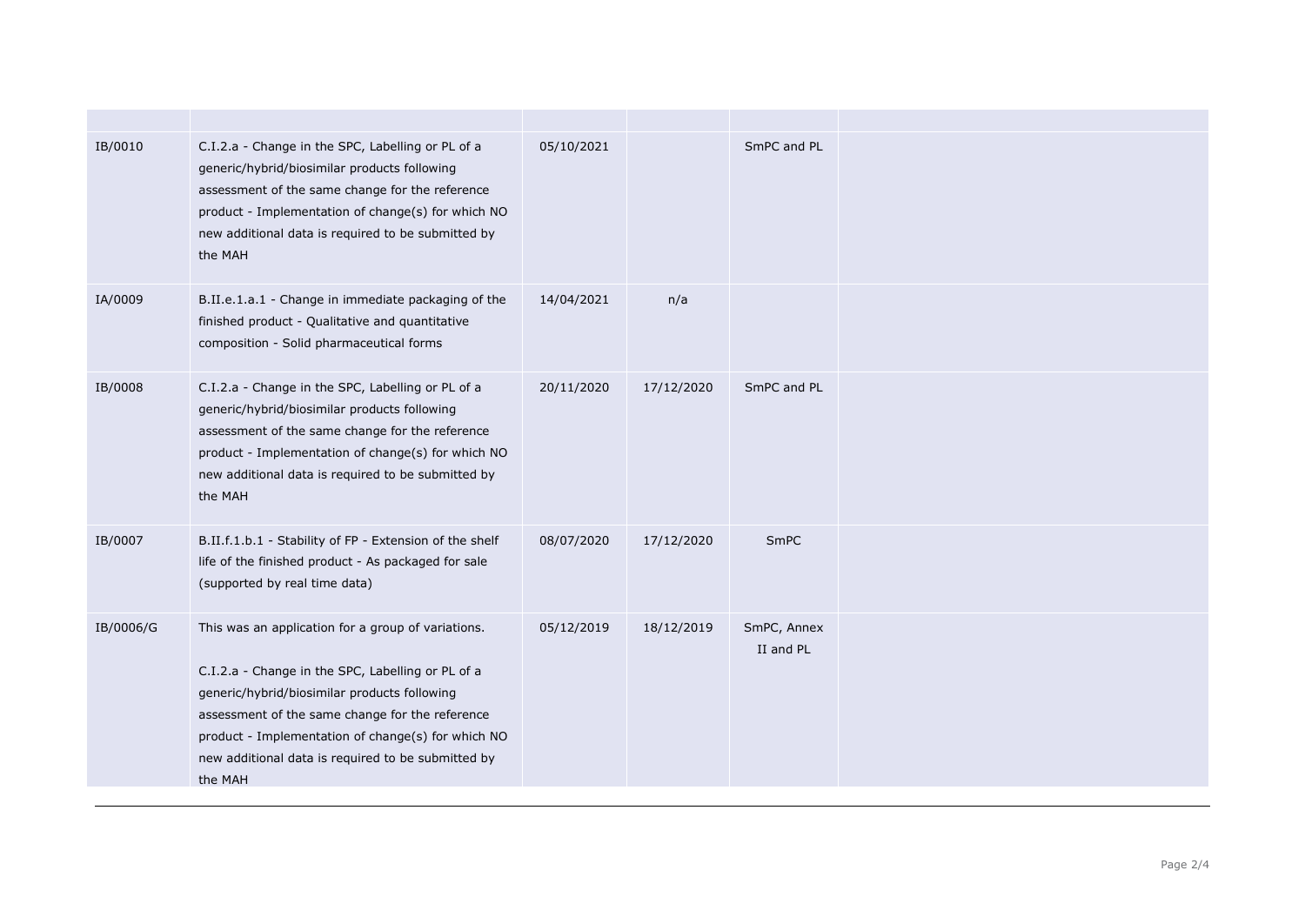|           | C.I.2.a - Change in the SPC, Labelling or PL of a<br>generic/hybrid/biosimilar products following<br>assessment of the same change for the reference<br>product - Implementation of change(s) for which NO<br>new additional data is required to be submitted by<br>the MAH<br>C.I.2.a - Change in the SPC, Labelling or PL of a<br>generic/hybrid/biosimilar products following<br>assessment of the same change for the reference<br>product - Implementation of change(s) for which NO<br>new additional data is required to be submitted by<br>the MAH |            |            |                              |  |
|-----------|------------------------------------------------------------------------------------------------------------------------------------------------------------------------------------------------------------------------------------------------------------------------------------------------------------------------------------------------------------------------------------------------------------------------------------------------------------------------------------------------------------------------------------------------------------|------------|------------|------------------------------|--|
| IA/0005   | A.5.b - Administrative change - Change in the name<br>and/or address of a manufacturer/importer of the<br>finished product, including quality control sites<br>(excluding manufacturer for batch release)                                                                                                                                                                                                                                                                                                                                                  | 25/06/2019 | n/a        |                              |  |
| IB/0004   | B.II.f.1.b.2 - Stability of FP - Extension of the shelf<br>life of the finished product - After first opening<br>(supported by real time data)                                                                                                                                                                                                                                                                                                                                                                                                             | 27/03/2019 | 18/12/2019 | SmPC,<br>Labelling and<br>PL |  |
| IA/0003   | B.II.b.4.b - Change in the batch size (including batch<br>size ranges) of the finished product - Downscaling<br>down to 10-fold                                                                                                                                                                                                                                                                                                                                                                                                                            | 21/01/2019 | n/a        |                              |  |
| IB/0002/G | This was an application for a group of variations.<br>C.I.2.a - Change in the SPC, Labelling or PL of a<br>generic/hybrid/biosimilar products following<br>assessment of the same change for the reference                                                                                                                                                                                                                                                                                                                                                 | 08/11/2018 | 10/12/2018 | SmPC and PL                  |  |